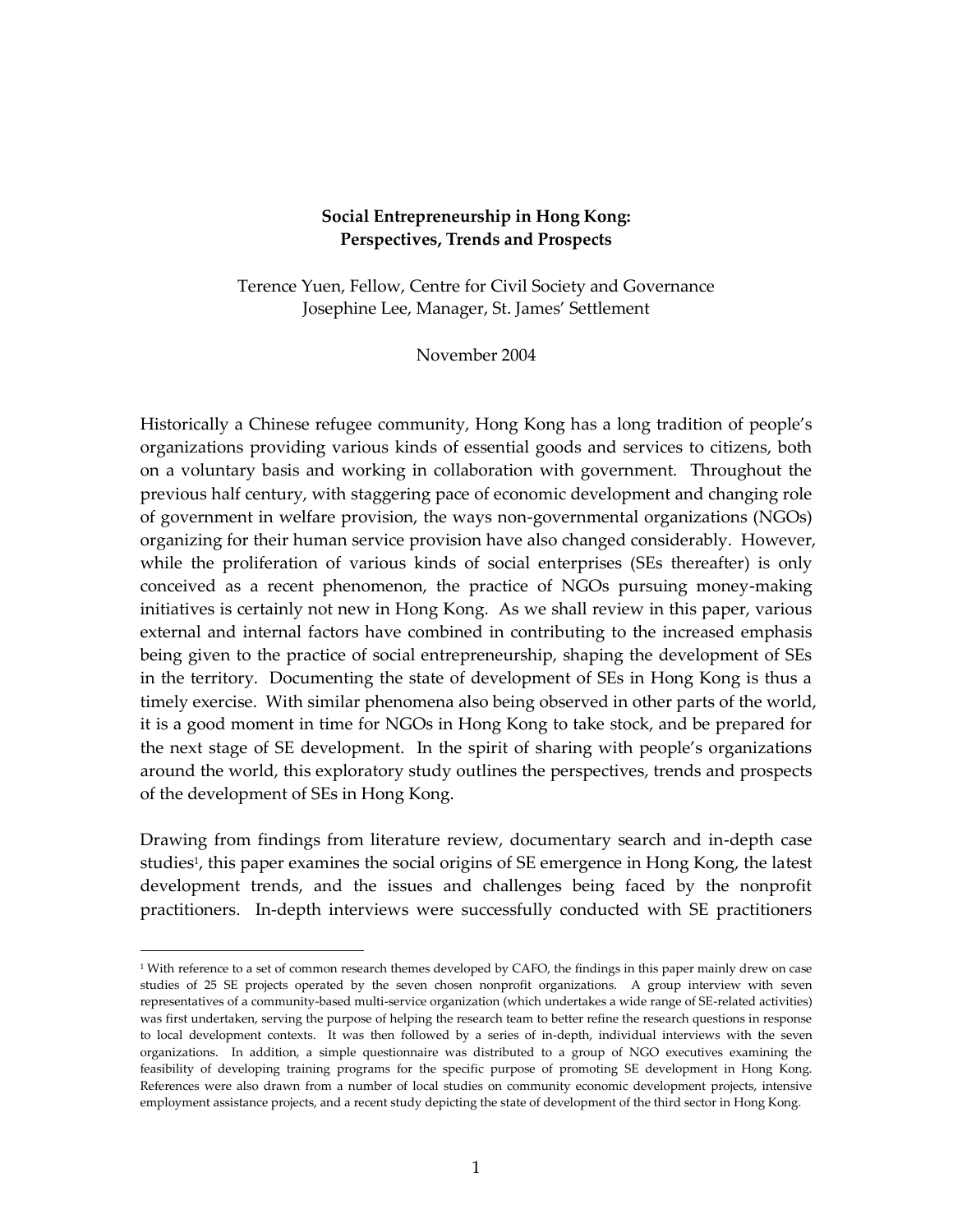from seven agencies. Of the seven organizations, five of them were selected from the social welfare field (covering youth, women, community development and rehabilitation services), with the remaining two coming from the arts and the environmental protection sectors.<sup>2</sup> Other well-known local SE examples outside of our case list will also be referred to from time to time to illustrate points relevant to the study.

Overall, our findings show that the SE practices in Hong Kong are not one of a kind, but instead several distinctive types of SEs can be readily identified whose respective development paths, not surprisingly, can be tied back to the development history of the particular types of NGOs. Likewise, recent changes in trends and perspectives can also be understood with reference to changes in wider contextual issues influencing the development of civil society organizations. In the discussions to follow, the context of SE development is first examined, in which different perspectives and roles of SEs, as well as their current state of financing, are depicted. In the second section, the trends in SE practices are further unveiled by way of the introduction of a typological schema. In the final section, the prospects and challenges of SE development in Hong Kong, addressing both the organization level and the sector level, are examined.

#### **A. Context of Social Enterprise Development**

 $\overline{a}$ 

While definitions of social enterprise abound<sup>3</sup>, instead of adhering to any particular SE definition, we embarked on the Hong Kong SE study by first developing a locally adapted SE classification. Five distinctive types of SEs can be readily identified in Hong Kong: i) SE as business undertakings for revenue generation with limited direct service impact; ii) SE as a strategy for employment-related services in the rehabilitation field; iii) SE as a vehicle for promoting community economy and tackling unemployment; iv) SE as moves followed by NGOs to commercialize existing fee-charging activities; and v) SE as cause-related commercial undertakings with the expressed purpose of making significant direct service impact. We shall explain the nature of these five types of SEs along with an investigation of their respective historical roots, which effectively will tie the discussions back to the contextual issues leading to the emergence of SEs in Hong Kong.

<sup>2</sup> The seven agencies are Mental Health Association of Hong Kong (rehabilitation), Youth Outreach (youth), Yan Oi Tong (women and family services), St James' Settlement (multi-service), Hong Kong Christian Service (multi-service), Hong Kong Arts Centre (arts promotion) and Green Power (environmental protection).

<sup>&</sup>lt;sup>3</sup> As an example, a recent CAFO publication examining SE development in the Philippines refers social entrepreneurship as "the promotion and building of enterprises or organizations that create wealth, with the intention of benefiting not just a person or family, but a defined constituency, sector or community, usually involving the public at large or the marginalized sectors of society."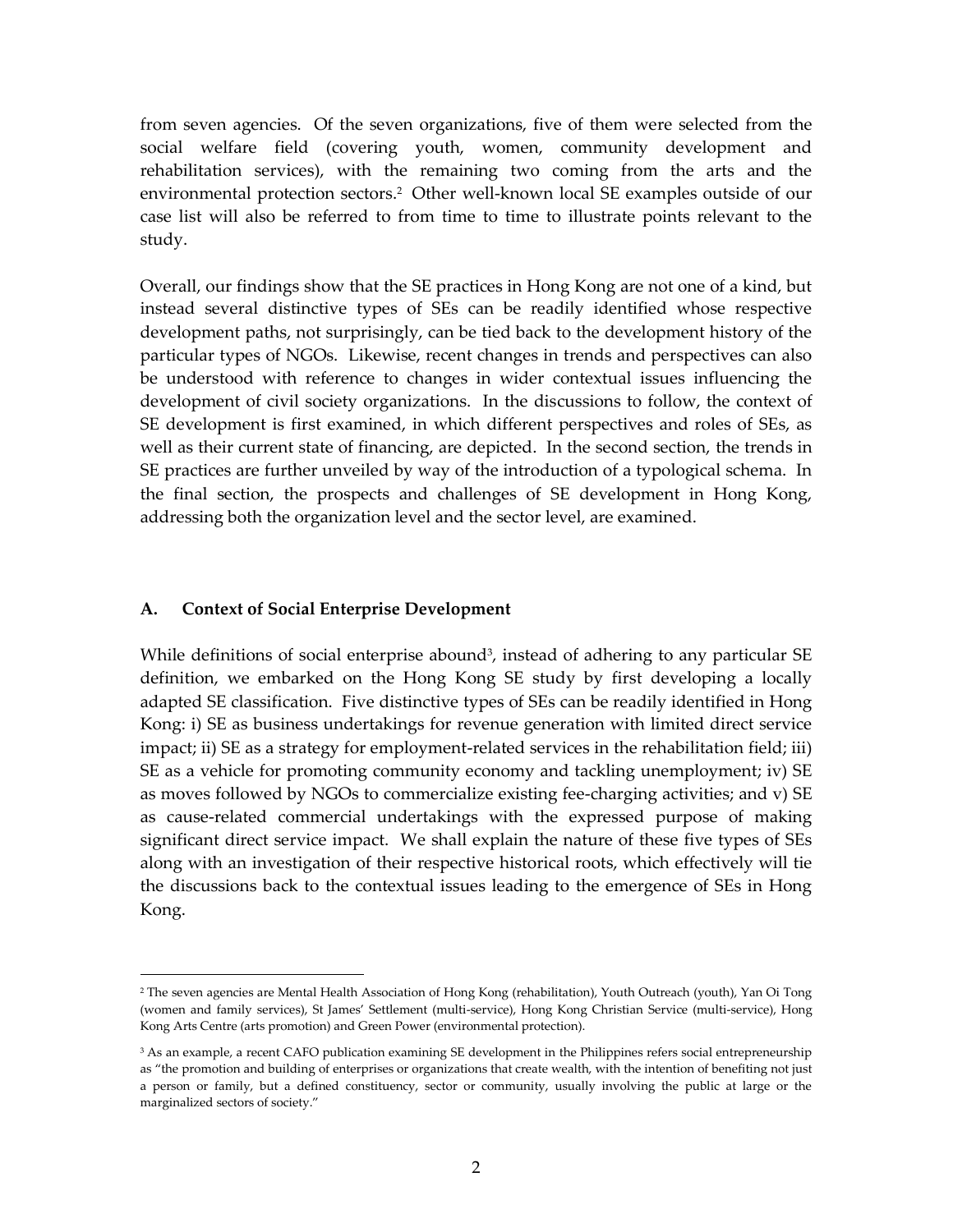### Emergence of different kinds of social enterprises

It is virtually impossible to understand SE development in Hong Kong without drawing reference to the historical development of the local NGO sector. Likewise, there is no way to understand the development of the NGO sector in Hong Kong without first examining the recent history of the colony turned special administrative region. A brief overview of the development of civil society since the late colonial time and a quick sketch of some of the changing forces in the past few decades could help shed light on our task to account for SE development in the territory.

In the welfare field where most SE activities are registered at present, NGO's reliance on government subvention has been substantial ever since the local economy took off in the 70's and 80's. Out of political considerations, it is the intention of the then colonial government to provide adequate level of welfare to the people, and it has chosen to work in cooperation with a large number of voluntary associations in delivering the welfare services to citizens. Fueled by a robust economy, and after more than two decades of rapid service expansion, it was not uncommon for government to have provided financial support that accounted for up to 80% to 90% of the total operating expenditure of the subvented welfare agencies. A bilaterally dependent relationship has thus been established between the colonial government and the voluntary sector. As a consequence, subvented welfare agencies would gather their effort to propel service expansion that were funded by government, while at the same time they would continue to advocate for the extension of services recognized by government for public funding support. Given advocating for government recognition was by then a far more effective way for service development and expansion, nonprofit organizations had little incentive and were not keen to develop income-generating activities.

### Type 1/ Business undertakings not directly linked to core services

The early SE initiatives were thus exception rather than the norm. For the few voluntary agencies that have operated commercial undertakings prior to the 90's, they were mostly the results of organizational legacy. Historically, the government would have granted plots of lands to some of the more influential voluntary associations for their service provision. For some prominent international organizations, it is also common for their local chapters in different places to operate hotels and guesthouses. In the case of Hong Kong, internationally affiliated NGOs such as the two local YMCAs, the YWCA, the Salvation Army, etc. all operate profit-making hotel businesses for long periods of time. And by the 90's, owing to the booming property market, some of the nonprofit agencies opted to re-develop their service facilities by turning them into commercially viable investment properties such as offices and rental apartments. Usually certain facilities would be built within the properties for service use, but the operation of the hotels and the investment properties had little links to the core services provided by the NGOs. In summary, in the period of rapid service development that was fueled by government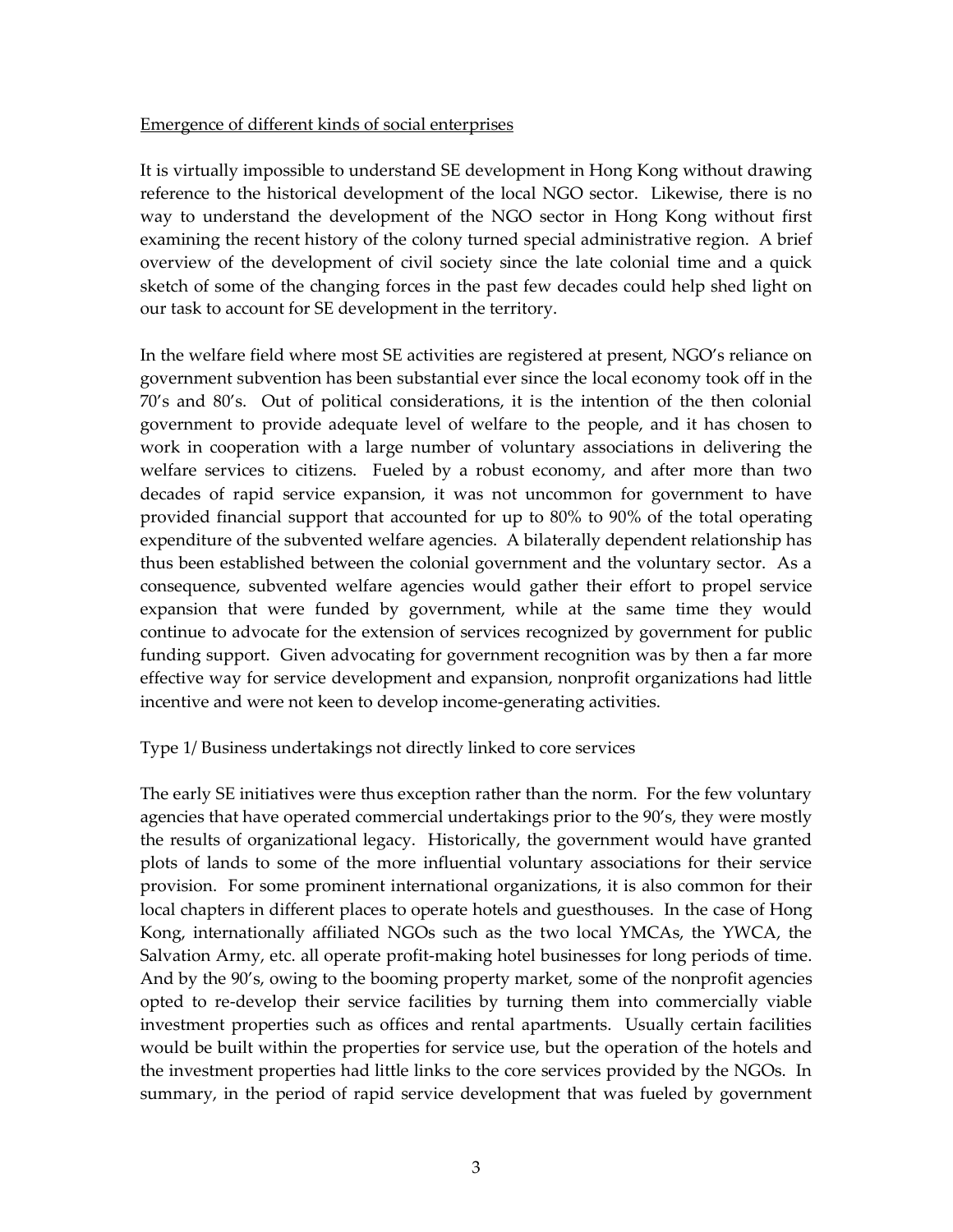funding support, most NGOs have kept their hands full for service expansion that was embarked by government support, and the management of welfare organizations have simply ignored the need for developing alternative income sources using the vehicle of social enterprises.

Type 2/ SE as employment related rehabilitation services

Perhaps the first wave of social enterprise development (though not recognized as such by then) was from the field of rehabilitation service which has long been very proactive in finding ways to enhance employment opportunities for people with disabilities. And by the 90's, services in promoting open employment has been recognized as a better alternative to running sheltered workshops, which until today are still the mainstream service mode for some disabled client groups. Many rehabilitation agencies have thus established posts or even specialized divisions within their organizations to promote open employment for their disabled clients, and related services on job training and personal development have been strengthened. Throughout the last 15 years or so, the movement has only grown stronger despite the declining economic conditions, with the Asian financial crisis sweeping the region in the late 90's. A landmark development took place in 2002 when a review of the prevailing employment legislation prompted the rehabilitation agencies to set up separate legal entities to hire their disabled clients as formal employees, instead of maintaining the open employment services as internal divisions.<sup>4</sup> By now, given that open employment has been recognized as the preferred service approach, nearly all rehabilitation agencies have opted to establish affiliated entities to solicit business contracts for their disabled employees. While a development unrelated to service improvement at the outset, the incidence has marked the emergence of legally independent commercial operations that explicitly recognize the commercial nature of the SE activities.

Type 3/ Community economy and employment assistance projects

 $\overline{a}$ 

The prolonged economic downturn as a result of the Asian financial crisis has multiple effects on the NGOs and the society in general, and prompted several emerging trends in SE development. First, economic recession has hit hard not only the poorest and the most disadvantaged, but also a large share of the youth population and the middle aged unskilled workers, especially women. Historical level unemployment rate has been recorded. In an effort to address the issues, project based funding was offered by various funding bodies, including the government and other public or private funding

<sup>4</sup> The central issue was that without establishing the formal employment relationship, the disabled people could not gain the usual protection provided under the prevailing employment legislations. To encourage the rehabilitation agencies to set up affiliated social enterprises, the government has launched a scheme called "Enhancing Employment of People with Disabilities through Small Enterprise", which provided seed money for the NGOs to set up subsidiary to commence the SE operations and employ their disabled clients.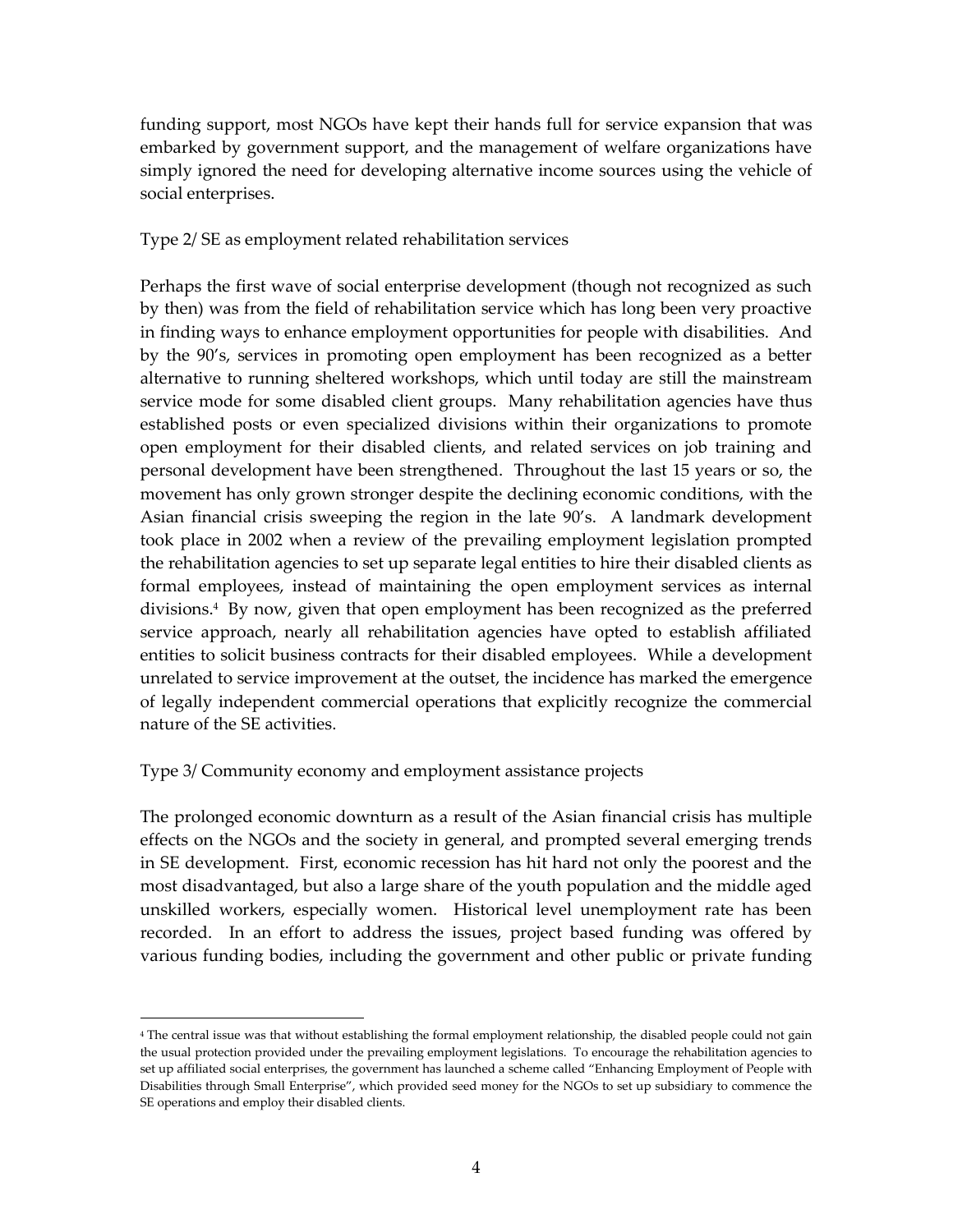sources to promote different kinds of community economic development projects.<sup>5</sup> The intensive employment assistance programmes have also been launched. With seed funding available, many nonprofits have ventured into the field of helping various disadvantaged groups to form cooperative societies, as well as to set up business operations or joint venture businesses that could employ target groups like the youth or the discharged prisoners. On a parallel development, an emphasis on self-reliance and the promotion of social cohesion has led to the proliferation of community economic development projects that aim to promote self-help and mutual help, and very often local economic initiatives are promoted.

Types  $4 \& 5$ / Commercialized fee-charging services  $\&$  SE as genuine business ventures

While project-based funding is available for various kinds of employment support and community economic development projects, the recurrent funding support to NGOs has been shrinking due to continued cutback of government subvention funding since the late 90's. In response to the financial hardship, many welfare agencies attempted and more contemplated to commercialize their existing fee-changing services, extending their services into running self-financed operations on top of the subvented services. Services such as residential homes for the elderly and self-improvement courses for the middle and upper classes are offered at least on a self-financed basis, with some even making a good profit margin. Given the fact that subvented welfare agencies in the past would not have to bear any financial risk in running government-funded services<sup>6</sup>, the significance of running commercialized services bearing full financial risks should not be underrated.

Finally, the idea of running cause-related commercial undertakings to meet both social and economic ends has been followed by other voluntary agencies who recognized that the traditional ways of financing service development could no longer serve the all round needs of the community. It is increasingly clear that neither the traditional sources of philanthropy nor recurrent government subvention could be relied upon to support continued service development. While commercial viability is still a major question for most for-profit ventures undertaken by the nonprofits, it is likely that more voluntary associations will opt to pursue this route. In fact, in other service fields like environment protection or arts development where substantial government support has never been provided, attempts to develop self-sufficient social enterprises have been

 $\overline{a}$ 

<sup>5</sup> The government has set up the Community Investment and Inclusion Fund which supports projects that could enhance social cohesion and the development of social capital. The Jockey Club Charities Trust, the biggest philanthropic institution in town, has funded several rounds of the intensive employment assistance programmes. Private funding sources like Oxfam Hong Kong and Kardoorie Charitable Foundation have also contributed funding for initiatives such as setting up women's cooperative societies.

<sup>6</sup> The old subvention system adopted from 70's through 90's ran on a reimbursement basis, and the government would fully fund all recognized service expenditure. The system has now been replaced by the lump sum grant funding system which effectively put a cap on the government funding and as a result subvented agencies would have to bear the financial risk for over-spending.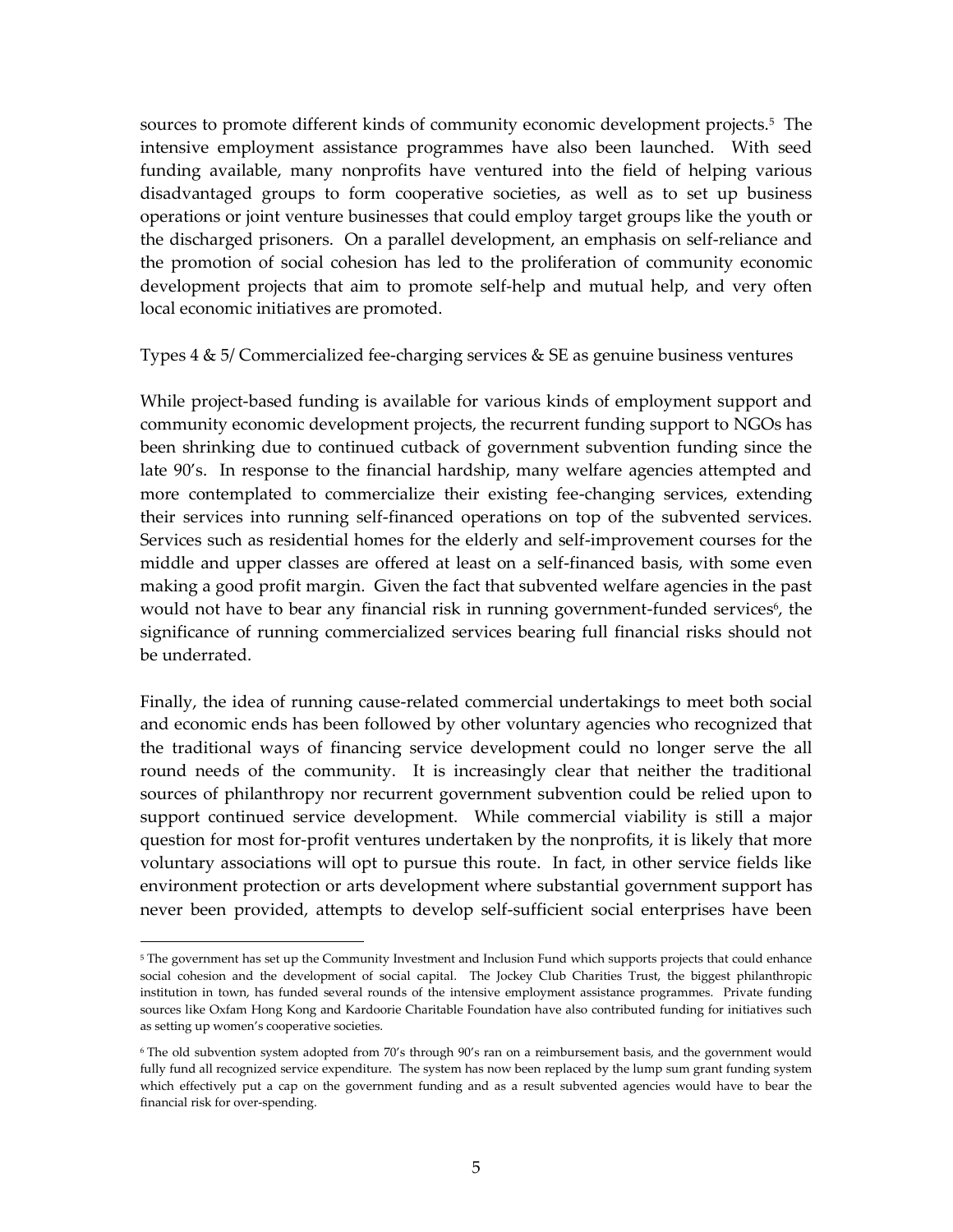recorded even earlier than the cases in the social welfare arena. Our two cases on arts and environmental protection would help illustrate this point.

#### Illustrative examples and the state of financing of SEs

Illustrative cases for each of the five types of SEs identified in the above discussion are provided here, in the same order listed above, together with an overall analysis of their state of financing.

- (a) The Chinese YMCA is one of the traditional NGOs that run hotel businesses in Hong Kong.<sup>7</sup> It operates two hotels, with both of them located at prime sites close to the commercial districts. While facilities are built inside the hotel premises for service related uses (e.g. learning facilities and sports complex for its youth members), the hotels are run in ways not dissimilar to the commercial operators. Hotel revenues are used to fund the deficits of their service operations. As a registered charity, the hotel business is exempt from the charge of profits tax, but all earned income has to be poured back to charitable causes. The hotel rates have to be very competitive, and they would have to bear the financial risks should there be some bad seasons, like the period during the SARS outbreak. For voluntary organizations, the cost of constructing a commercial building is huge, and during the 90's when the property market was very active, some NGOs would work with the real estate developers in projects to re-develop their old properties. In helping out, the property developers got a share of the future revenue stream coming from the new property while they would help take care of the finance of the construction costs.
- (b) In 2002, Mental Heath Association of Hong Kong established its first wholly owned subsidiary, MentalCare Connect, which was registered as a company limited by guarantee. Seed money was granted by the government's Small Enterprise funding scheme (see footnote no.4) to provide for the initial set-up capital, and its businesses include running convenience stores, retail businesses and cleaning services. At present MCC employs more than 80 staffs, with over 50 of which are disabled people. The operation ran into deficits for the first two years (for 2003/04 a loss of slightly less than US\$100,000 was reported out of an annual expenditure of just over US\$1 million), and it is anticipated that the business can breakeven by the year 2005/06. The primary objective of the business is to create employment opportunities for its disabled clients, and it is not anticipated to have any financial contribution to the parent organization. The annual expenditure of MHAHK of over US\$15 million is still largely funded by government subvention.

 $\overline{a}$ 

<sup>7</sup> There are two local YMCA organizations in Hong Kong, the YMCA and the Chinese YMCA; both of them operate hotel businesses in the territory.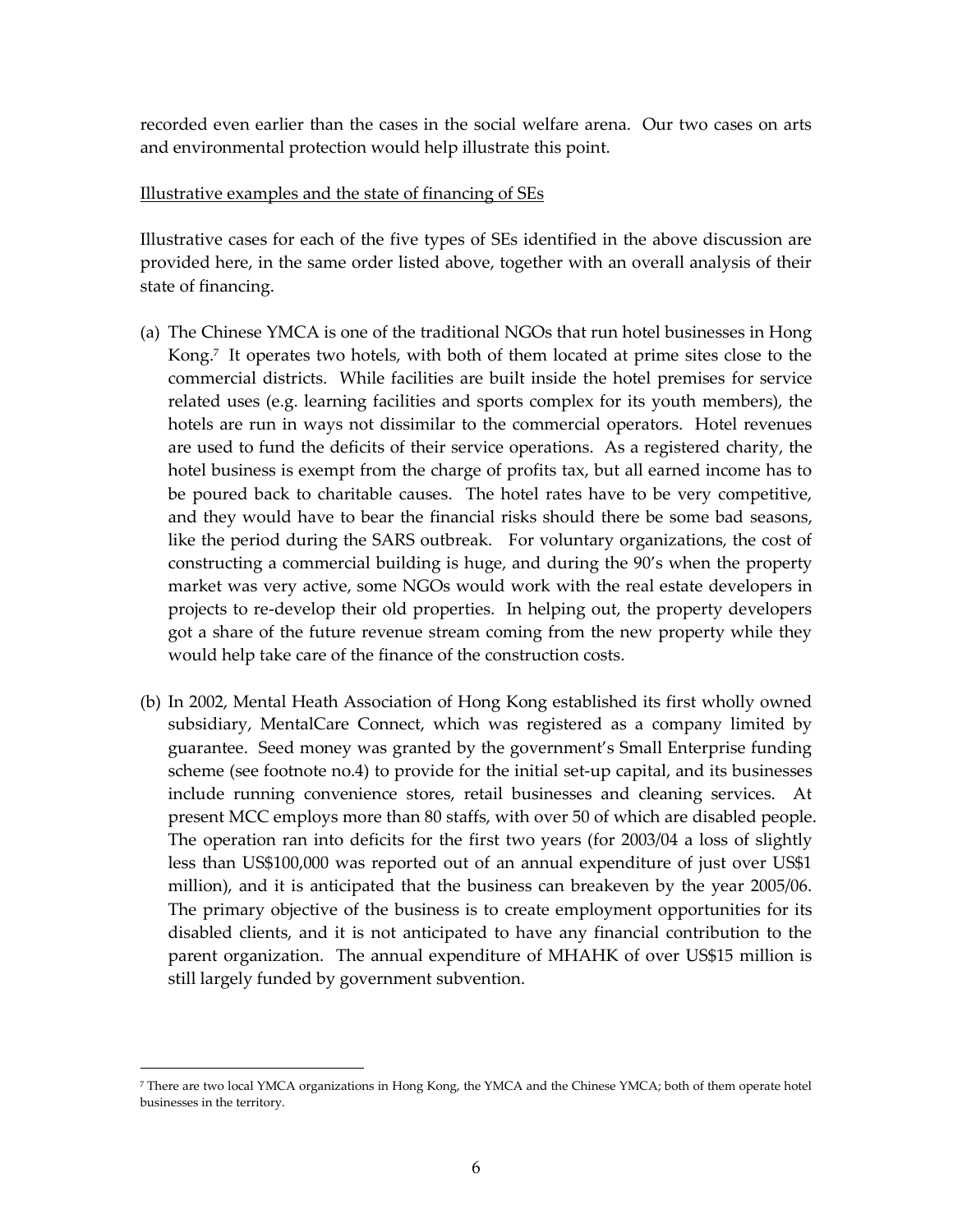- (c) Community economic development projects and intensified employment support programmes are identified as a distinctive type of SEs which are the direct outcome of economic hardship and the resulting high unemployment rate. While sharing similarities to SEs in the rehabilitation field, much diversity can be observed. For instance, Yan Oi Tong, an indigenous Chinese association operating mainly in the New Territories (more remote areas in Hong Kong), has helped set up over ten cooperative societies serving women from poor, and often single parent, families. The first cooperative was set up with seed funding from a private foundation. The business was quite successful, and was able to generate surplus funds to help setting up more cooperatives, allowing more women to participate. Additional seed funds from Oxfam and the Jockey Club's Intensive Employment Assistance Programme were also applied for to set up more cooperatives. Typical services offered by the cooperatives include childcare, part-time home help, tutorials for primary school children, etc. In another case example, Youth Outreach applied for foundation funding to operate a courier service and a 24 hours convenience store for employing the school dropouts. With less than satisfactory financial performance from the courier service, the agency's latest attempt is to collaborate with a local chain restaurant to operate a food outlet that would hire the agency's youth clients as servers. An agreement has been made whereby the business partner will bear all the loss should it arise.
- (d) Examples of NGOs commercializing their traditional fee-charging services include elderly homes, self-improvement courses, and other educational programmes. Offering top quality residential services including care for elderly having Alzheimer diseases as well as other physical and mental failures, the self-financed home of Haven of Hope Christian Service has set a fee level three to four times of the rate charged by the average private homes. Having offered adult continuing education for more than 50 years, St James' Settlement has completely transformed its education offerings to becoming fully market driven, organizing mainly selfimprovement and professional advancement courses that have high market values. Similarly, the Hong Kong Arts Centre has converted its education department into The Arts School, generating revenue that accounted for nearly half of its annual turnover. Instead of relying solely on rental income from its 14-storey building, the continued growth of TAS has helped offset part of the loss in rental income due to the sluggish market of office properties.
- (e) Examples of successful cause-related business undertakings that excelled in both the social and economic ends are difficult to identify. Instead, we can only note some attempts by the NGOs in establishing such enterprises. The Hong Kong Council of Social Service, relying on a seed grant from government, established the Information Technology Resource Centre that operates based on market principles and on a selffinanced basis. Its business areas include procurement of IT products, system and software development, system support and maintenance, IT related training, and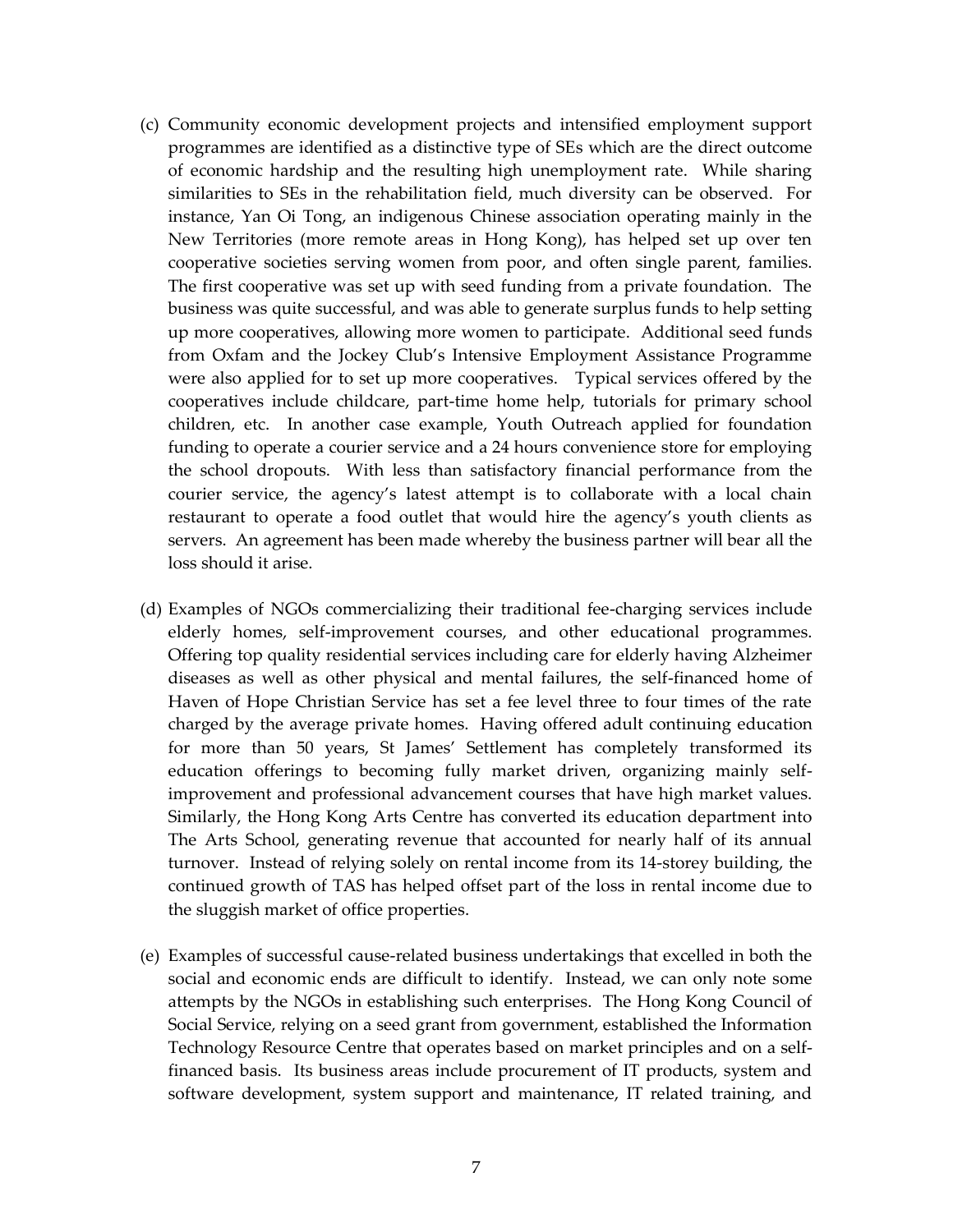professional consulting services for registered charitable institutions. <sup>8</sup> Similarly, targeting the corporate sector, Hong Kong Christian Service has set up its Employee Assistance Programme which offers fee-charging services like running a day nursery for serving employees of banking giant HSBC. From a less successful experience, Green Power has once invested in the Green Field project, attempting to develop an organic farm that in its hope is to generate sufficient revenue for supporting its various green campaigns. Eventually the project failed to generate sufficient surplus income, and instead of backing Green Power, it later turned into a separate NGO which itself struggled to attain financial sustainability.

Overall, most of the SEs examined in this study struggled to attain financial sustainability, and only few managed to contribute to the financial well-being of the parent associations. The Hong Kong case is rather special in the sense that most NGOs are relatively well developed before they attempted to establish the social enterprises. Most of the SE projects could not be considered as an integral part of the core operations of the NGOs, and their success or failure would only have minor impact to the financial well-being of the entire organization. Given the course of the development as depicted above, SEs in Hong Kong are mainly outgrows from the existing operations of already well-established NGOs and, not surprisingly, few of them were exactly entrepreneurial in their attempts to develop SEs. Given the risk adverse nature of most NGOs, the level of risk-taking has been limited to the amount of seed funding that were able to secure for embarking the projects. Few projects have long-term financial planning, which sadly meant that many of the projects would be left to die out after the exhaustion of the initial funding. And even if some SE projects manage to survive and achieve self-sufficiency income-wise, their contribution to the financial viability of the parent organizations is minimal. So far, saved for a few exceptions, sound business models are rarely observed among SEs in Hong Kong.

#### **B. Trends in SE Practices**

 $\overline{a}$ 

While the "first impression" classification offered in the earlier discussion would have provided hints on the development trends of SE practices in Hong Kong, a more indepth analysis should direct our attention to the linkages between the organizational objectives in SE development and the resulting organizational types of SEs being created. Therefore, in addition to the social historical account provided in the last section, the emerging trends in SE practices are further analyzed here according to the emphasis on organizational objectives in SE development as perceived by NGOs embarking the SE

<sup>8</sup> ITRC is one of the few authorized distributors of Microsoft products in Hong Kong; however, it is restricted to serving only approved charitable institutions and their employees.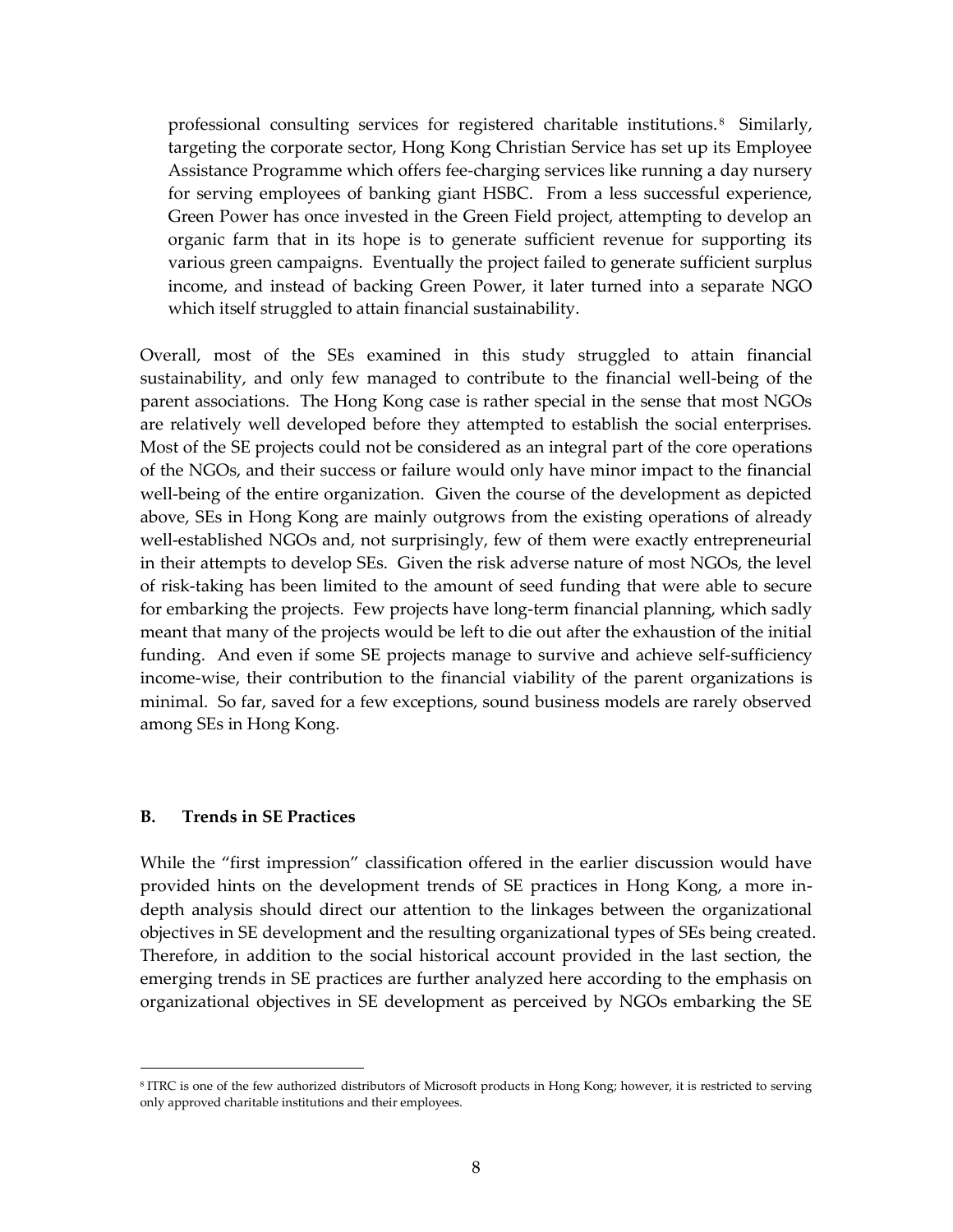initiatives. Naturally, two dimensions would be examined, viz. the relative emphasis on economic vis-à-vis social objectives.

## A proposed typological schema: linkages between types of SEs and objectives

The emerging trends in SE practices can be readily unveiled by way of a typological schema that analyses the relative emphasis of economic vis-à-vis social objectives in any particular SE initiative. Unlike either pure business entity or traditional charity that focuses on mainly economic and social ends respectively, SEs are established with the expressed mission to excel in both dimensions. Accordingly, a two-by-two matrix can be developed across the two dimensions, which then produces a typological schema for making sense of different types of SEs, as shown in Figure 1.

|                                  |      | <b>Emphasis on Economic Objectives</b>                                                    |                             |
|----------------------------------|------|-------------------------------------------------------------------------------------------|-----------------------------|
|                                  |      | Low/Moderate                                                                              | High                        |
| Emphasis on<br>Social Objectives |      | Low/Moderate   [a] Service diversification strategy   [b] Income diversification strategy |                             |
|                                  | High | [c] Community economy                                                                     | [d] Social entrepreneurship |

Figure 1 Two-by-two typological schema showing four distinctive categories of SEs

According to the schema, any particular SE initiative can be regarded as having either "low/moderate" or "high" emphasis on its economic as well as social objectives. It gives four distinctive possibilities: (a) service diversification, (b) income diversification, (c) community economy, and (d) social entrepreneurship. These four types of SEs are further examined below, with reference to our case studies.

(a) Service diversification strategy refers to the scenario whereby an NGO embarking on income generating activities with the chief objective to provide alternative choices to its service users. St James' Settlement, a community-based multi-service agency, is a case in point. Serving the Wanchai community, it finds itself amidst a community that includes the very rich and the very poor. It has faced with the problem that many of its government subsidized services were too restrictive in its provision and long service queues were often resulted. Various "non-subvented" services were thus developed to supplement the government funded services on fee-charging basis, e.g. self-financed residential care for frail elderly was set up ten years ago. Without the new alternatives, the families from the middle class would have no other alternatives but to stick with the long service queues, or resort to private home operators with questionable service qualities. Similar fee-charging services operated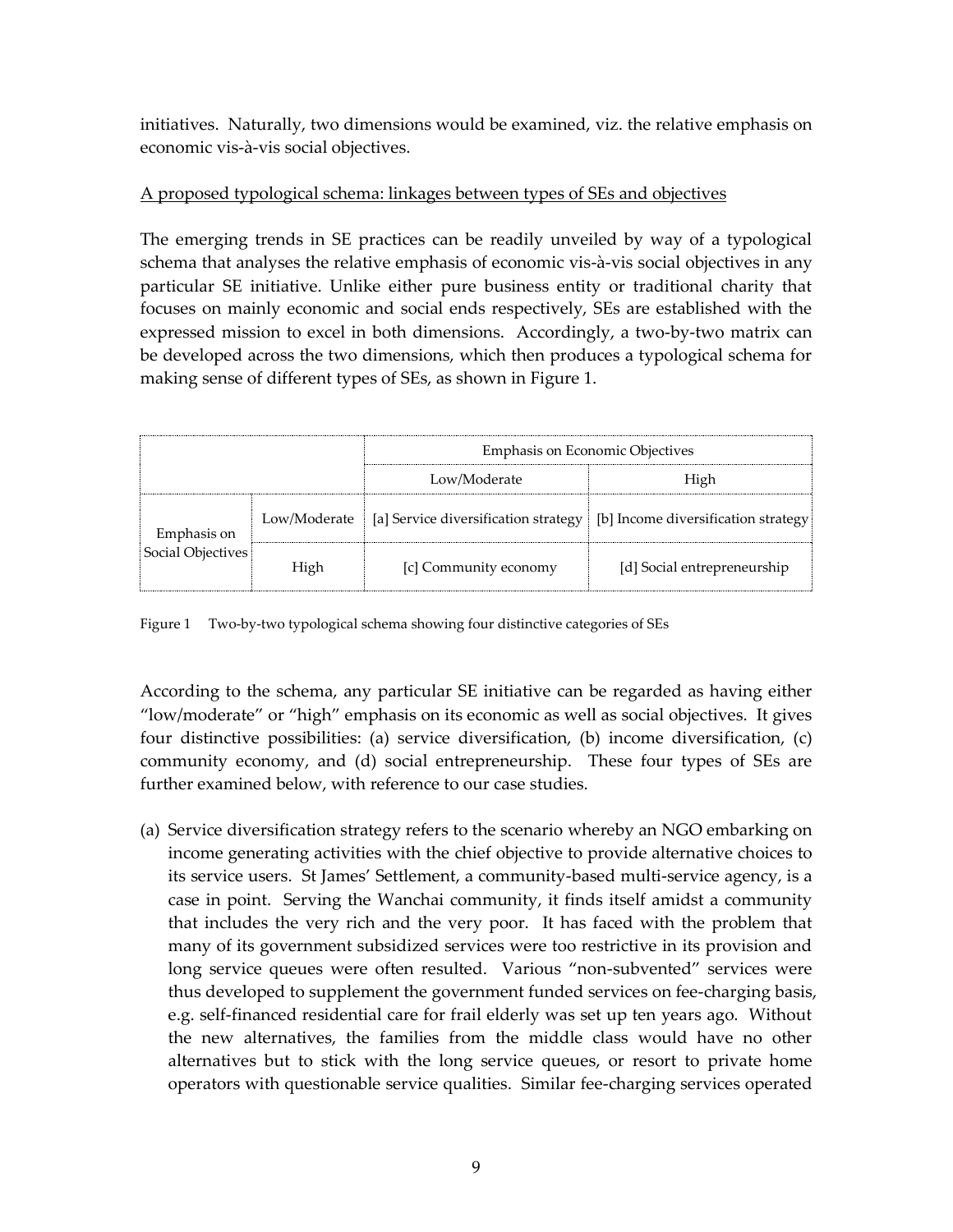by St James' Settlement includes day care service for the elderly, catering services for nearby schools, health programs, sports and gym facilities, and even beauty classes.

- (b) Unlike service diversification strategy, income diversification refers to the case where an NGO strategically restructures its service mix for the purpose of improving its financial viability, while at the same time striving to maintain its service mission. In the case of the Hong Kong Arts Centre, rental income derived from its 14-storey building (a performance venue plus office complex) used to provide sufficient income for subsidizing its arts promotion and performance programmes. However, after the economic downturn by the late 90's many commercial tenants have moved out from the building, and the Arts Centre realized it could no longer rely on rental income as the sole source of funding for supporting its activities. Realizing the market potential of arts education, it transformed its education department into a separate Arts School. While still at its development stage, the School has the potential to turn into a principal income source for the Arts Centre. In fact, with the development of the Arts School, the Arts Centre has even shifted the marketing strategy of its rental properties to attract more artists and arts organizations to rent its office space while making some sacrifices on the rental values. With hindsight, the Arts Centre indeed has performed a very delicate balancing act to try to achieve financial viability while not unduly sacrifice its social mission, and the eventual outcomes may be even better than the original expectations.
- (c) The case of community economy is intriguing, as it depicts a situation where the NGOs engaged in the SE initiatives are chiefly concerned with the economic wellbeing of the target groups they serve, instead of the NGOs themselves. In other words, social returns to the service recipients count more than the financial returns to the NGOs embarking on the SEs. In fact, community economy is more commonly being recognized as an approach to service in the development field, as it is promoted by international development agencies like Oxfam to counter the increasingly globalized economy. The establishment of women's cooperatives by Yan Oi Tong is a good case in point. The employment related SEs operated by Youth Outreach (YES Courier Service and Cousin Restaurant) and by Mental Health Association (MentalCare Connect) also fit into this category.
- (d) The term "social entrepreneurship" is reserved as a label for an exclusive group of SEs that has expressly set out to generate substantial financial returns from the initial capital investment and at the same time, the activities of the SEs have to produce direct and significant service impacts in alignment with the SE's (or the parent NGO's) social missions. Thus, instead of serving its target groups, the SEs have to contribute to the financial well-being to its "owners", namely the NGOs embarking on the SE initiatives. Not surprisingly, a high level of risk taking is inevitable in many SE attempts. In the case of Green Power, it started the Green Field project to promote organic farming and the consumption of organic foods in a modernized city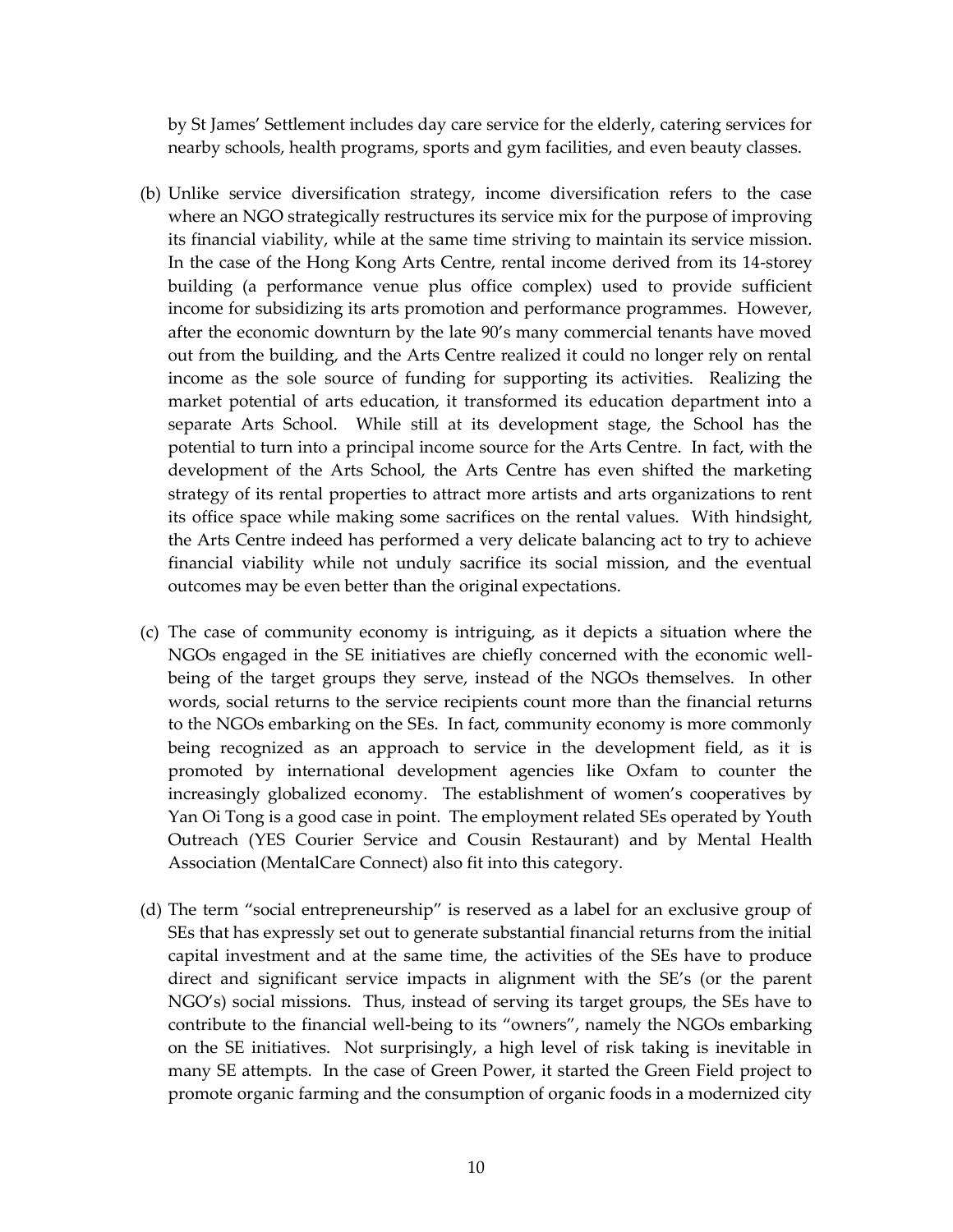of Hong Kong. It has hoped that not only the education elements of the project would succeed, but also that the market of organic foods can generate substantial revenues that can support its green campaigns. In the case of the Information Technology Resource Centre set up by the Hong Kong Council of Social Service, the Centre operates on market principles (e.g. maintaining a reasonable profit margin), and at the same time it has served important role in facilitating IT development in the social sector.

It is worthwhile to note that once it is established, a particular SE may be able to transform from one type of SE to another. An interesting case would be NGOs involving in hotel businesses. Set out as a way to generate revenue for supporting service programmes, it is typically an income diversification strategy for the NGOs operating hotels. Yet, it turned out that the NGOs could also make use of the hotel business to offer career training and job placement opportunities for the unemployed youth. Depending on its emphasis on such social programmes, arguably the hotel businesses can be rightly classified as social entrepreneurship under our typological schema.

### Other observable trends in SE practices

Among the cases examined, NGOs embarked on SE with reference to their client needs, what talents they possess, the service needs of a particular locality, and whether they possess specific physical or intangible assets with which they can leverage on to generate revenue. Roughly three typical trends of SE development can be observed, viz.: asset-driven, supply-driven, and demand-driven.

## Asset specificity (asset-driven strategy)

What economists call asset specificity is an important determinant of the nature of SEs being chosen to be established by the NGOs. Specific knowledge possessed by NGOs are important assets that could be turned into viable business opportunities, e.g. the Arts Centre setting up the Arts School, or Green Power selling organic farm products. Physical assets are also relevant. Just a few months ago, Youth Outreach had sensibly entered into a joint venture agreement with a popular chain restaurant to open a new restaurant at the floor shop space at its new service building. Throughout the 80's and 90's, many NGOs entered into property development projects, usually in cooperation with real estate developers, to redevelop their old service facilities for commercially viable properties.

## Talents of target groups (supply-driven strategy)

The dominant trend in employment-related services and community economic development projects is to develop local economic initiatives that can make use of the talents of the underprivileged groups, e.g. women, youth, the disabled, ex-mentally ill, ex-prisoners, etc. Successful business models include domestic help and childcare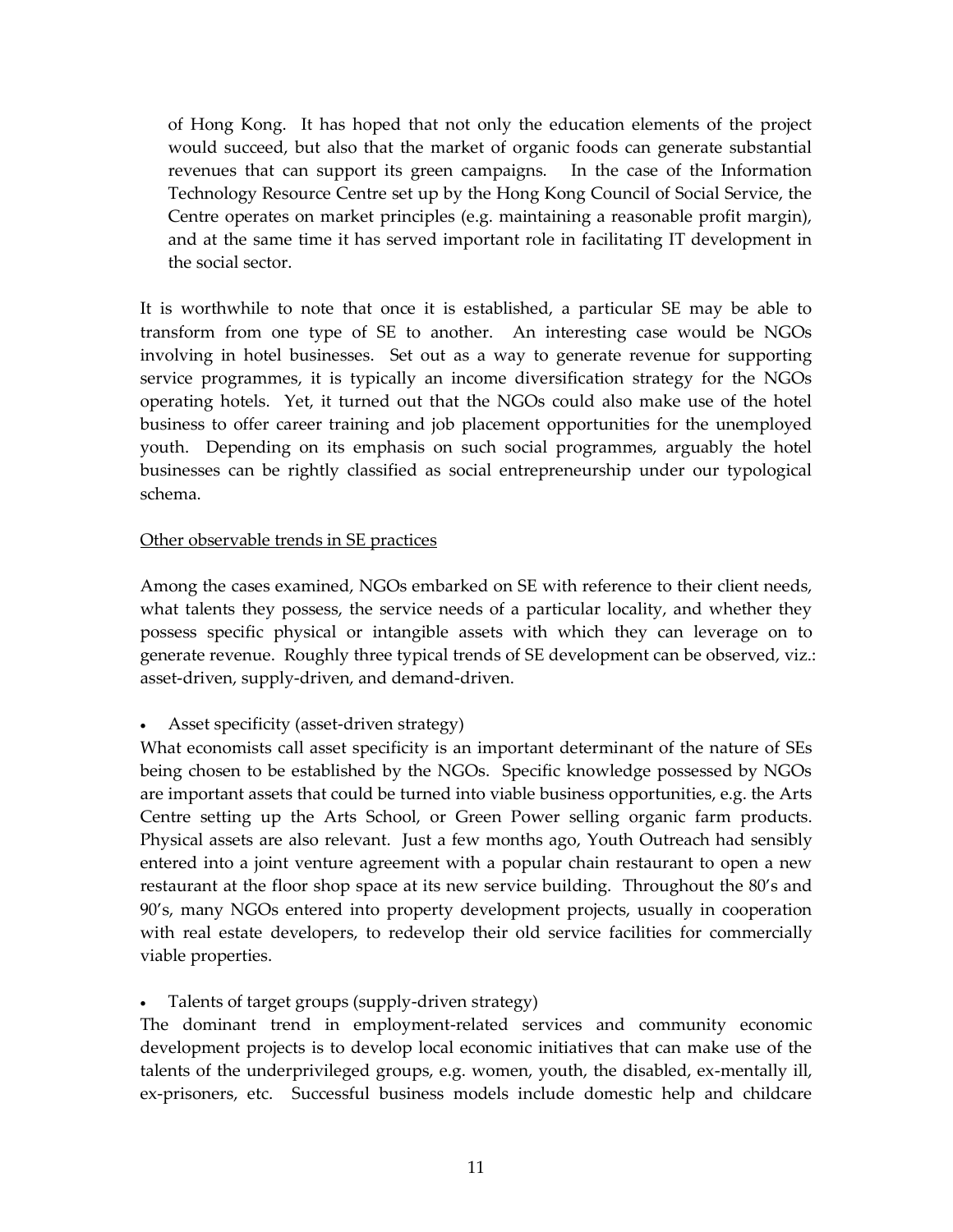services (women cooperatives), removal services (ex-prisoners), catering and hospitality businesses (youth services), retail and cleaning businesses (rehabilitation services), etc.

Emerging service gaps (demand-driven strategy)

Entrepreneurial service initiatives would also be developed when there are emerging service gaps that cannot be adequately addressed by existing service models. Community-centered and multi-service agencies such as Hong Kong Christian Service and St James' Settlement would be able to adjust its service mix and develop new service models for addressing the emerging needs, while "user charges" would likely be the dominant funding model for such kind of self-financed service programmes.

Not surprisingly, there are similarities and differences in the organizational development processes adopted by these different kinds of SEs. Some of the relevant points will be examined in the final section on prospects and challenges of SE development in Hong Kong.

# **C. Prospects and Challenges**

While most practitioners participating in this study believed their understanding of and their present capacity to develop SEs were still inadequate, most of them supported to embrace SE development in their agencies. Overall, it is considered an important means to achieve financial independence and help develop a genuinely independent civil society.

## Embracing SE: issues to address

Social welfare NGOs relying on government subvention are eager to diversify their funding sources and lessen the impact of budget cuts by government. NGOs from other service fields like the arts organizations and green groups envision social entrepreneurship as an important means to further their social missions. In furthering the development of SEs in Hong Kong, issues and challenges at both organizational and sector-wide levels are identified.

From the point of view of the nonprofit organizations, issue areas include:

- Cultural change
- Internal management systems for SE development
- Choosing the right organizational form

With no exception, all SE practitioners identified cultural adjustment as a key management issue to be handled with caution. From the outset, as charitable institutions, it is difficult for NGOs to adapt to operating on market principles,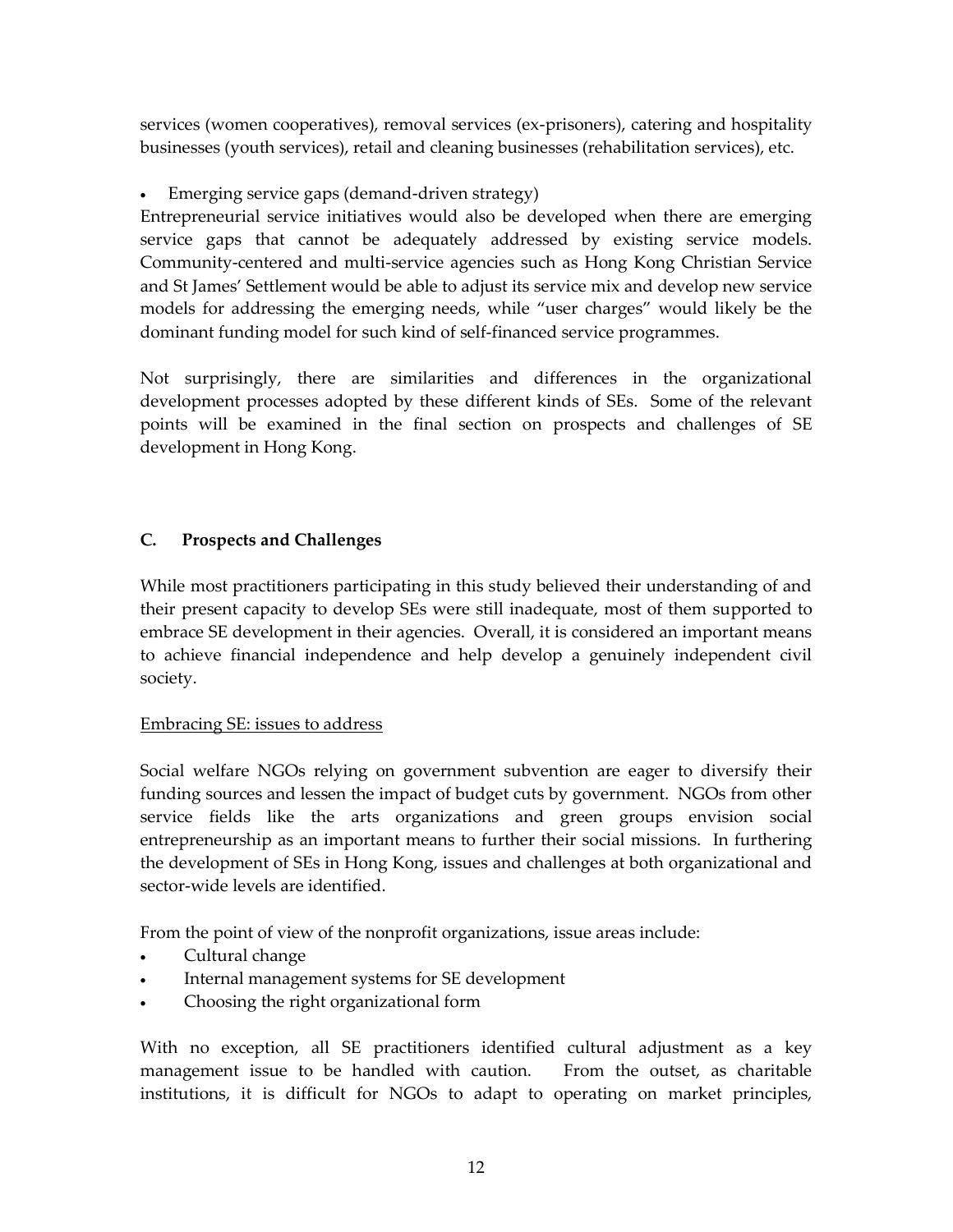especially when many of them perceive the market being a source of social injustice. At the practical level, given the fact that many NGOs will simultaneously operate traditional charitable programmes and the new SE initiatives, two internal management systems are usually maintained and as a consequence two sets of culture are evolved. For those NGOs that have offered traditional charitable services for decades and only ventured into the territory of SE recently, cultural conflicts were inevitable. At present, staff briefing and sharing are the usual means adopted to try to induce cultural change, but results varied.

In addition to conflicts in organizational culture, other internal management issues would also arise. Many NGOs have to decide if they would need to establish two sets of pay systems for its traditional programmes and the new SE programmes. While pay by performance and incentive payment are the usual practices in the commercial world, such HRM practices are strange inventions to many NGOs. Duties in relation to compiling feasibility studies, business plans, financial projection and calculating returns on investment are simply not the skill sets possessed by professionally trained social workers, social cause campaigners, or the arts administrators. Most nonprofit practitioners simply lack proper business training and they very often also find themselves uneasy running business-like services.

Another important decision concerns whether to set up a separate legal entity for the SE operation, and if affirmative, what legal form should it choose to facilitate organizational development of the SE. NGOs promoting community economy would prefer legal structures like cooperative societies which provide a democratic base of participation. To fulfill the requirement of employment legislations, rehabilitation service agencies have established separate legal entities in the form of company limited by guarantee before hiring its disabled clients as its formal employees. Still other NGOs ponder if they should have their SE initiatives separate from the parent organization and become separate legal entities. There are fears that there would be loss of control over the SE, the SE turning into a self-serving entity, and possibility of future competition with the founding NGOs.

In addition to individual organization's internal issues and problems, from a sectorwide perspective, challenges to SE development include:

- Funding to finance SE
- Facilitative legal environment
- Collaboration amidst competition

Despite the fact that a number of funding bodies have offered seed grants for supporting community economic development projects, their funding criteria are usually quite restrictive and generally not applicable to SEs other than those relating to financial empowerment of target groups. Given Hong Kong does not have a strong culture of endowment building and foundation giving, it is indeed very questionable if a